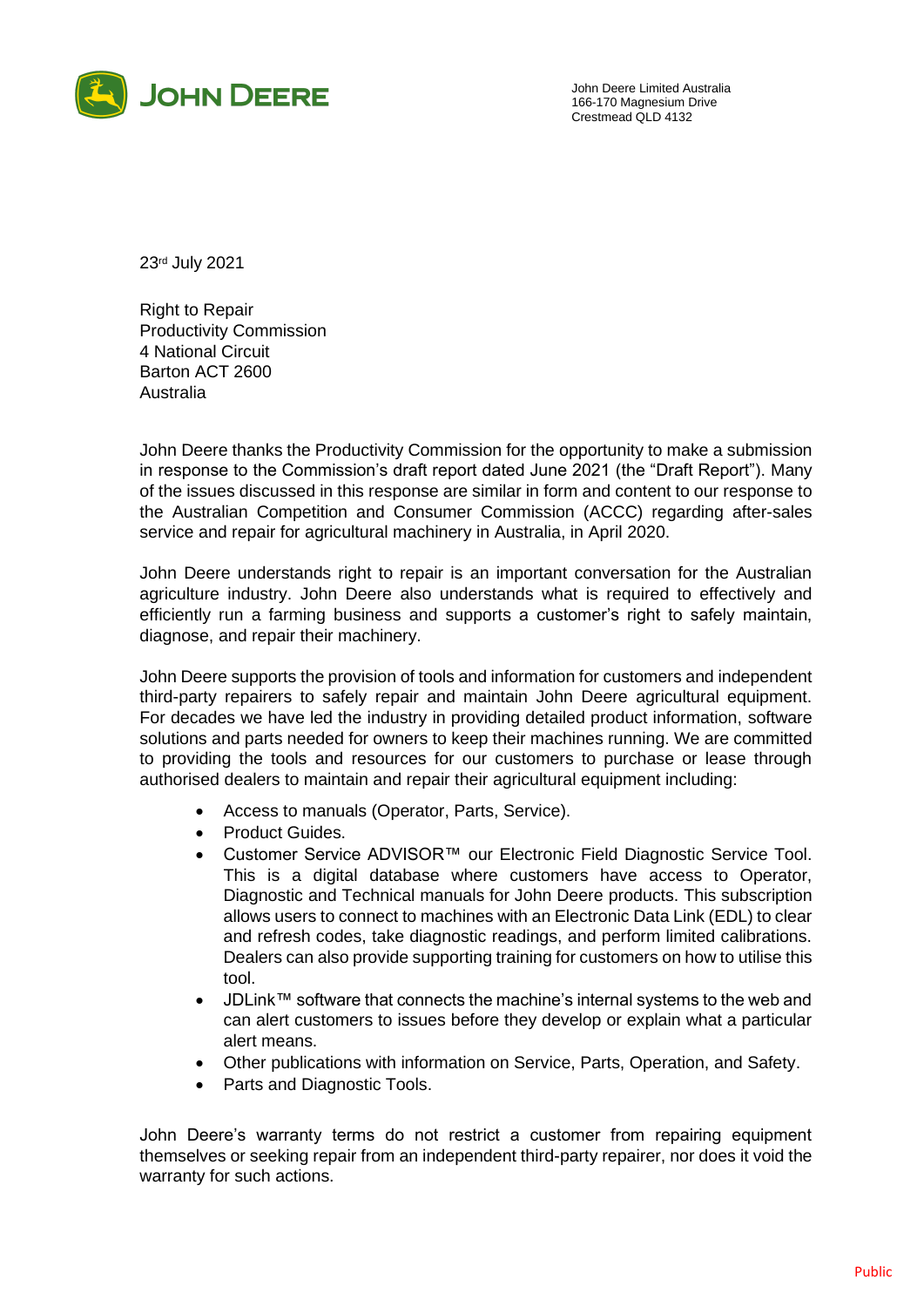

John Deere does not support the modification of equipment and technology due to risks associated with safe operation, environmental emissions, and product performance.

John Deere considers that the markets for the sale of agricultural machinery and aftersales services and repair in Australia are competitive, and that there are no industry wide issues which would warrant legislative intervention beyond the retention of existing competition and consumer law protections. Both John Deere and its dealer network have invested significantly in recent times to ensure the competitive availability and reliability of parts supply to customers and independent repairers. This investment is supporting the employment of over 1,700 aftermarket dealer technicians and apprentices nationally, many in rural and regional communities.

Additional information is included below in response to the allegations raised in Section 3 of the Draft Report.

John Deere welcomes the opportunity to provide ongoing feedback and we are willing to provide an open information sharing session for the Productivity Commission to help better understand our position on right to repair issues.

Yours sincerely,

……………………………………………

Luke Chandler Managing Director Australia/New Zealand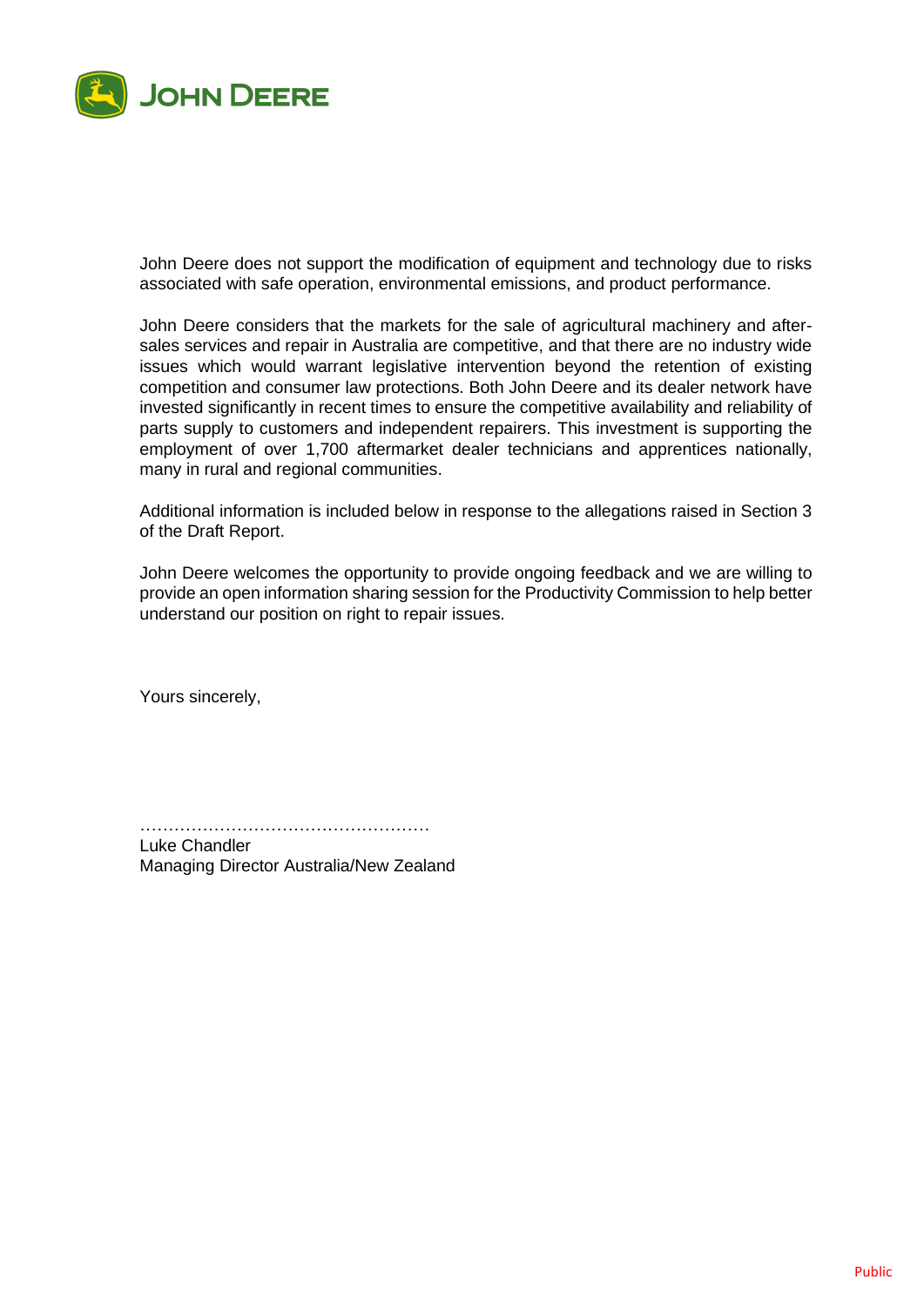

## **1. Access to Repair Supplies**

John Deere has developed an extensive sourcing and distribution network to ensure the availability and reliable access to parts supplies for customers, dealers and independent third-party repairers. John Deere has recently undertaken significant investment in its parts storage and distribution centre in Melbourne to ensure the long-term security and reliability of supply of competitive parts into the Australian market.

The John Deere dealer network has also invested significantly in building aftermarket infrastructure and capabilities in recent years, including investment in service facilities and resourcing, many of which are supporting local economies in rural and regional locations. To support changes in customer requirements, new approaches to servicing have also been adopted including the introduction of dedicated parts and service locations to support isolated areas which may not warrant the investment of a full line dealership (sales/parts/service) and growth in connected support capabilities to provide remote technical support to customers – reducing problem resolution time and travel costs for the customer.

John Deere actively encourages dealers to develop a tiered approach to the supply of parts, offering customers a variety of options at a range of prices and levels of performance, including lower priced "will fit" parts distributed by Deere subsidiaries, A&I and Vapormatic which provide alternatives to genuine parts as well as a range of remanufactured 'Reman' parts.

Our Remanufactured Parts and Components provide an alternative to a new component saving customers up to 25-30% compared to the cost of a new component and can also reduce downtime by providing an exchange component alternative. Most John Deere dealers carry a variety of "will fit" parts supplied by third parties, including but not limited to Worthington, Neil's, Shoup, Bareco, Sparex and AgParts, many of which we understand are generally offered by the independent repair shops, presumably at similar prices. John Deere makes parts available for a minimum of ten years and for some products up to twenty years after the last product has been produced.

With respect to the sale of genuine John Deere parts, more than 50% of such parts sold by John Deere dealers are sold "over-the-counter" and not as part of repairs made through the dealer repair shop. This suggests that customers are readily purchasing parts and performing repairs on their own or via independent third-party repairers.

A dealer's market area, known as the Area of Responsibility (the "AOR") is non-exclusive. Dealers may sell wherever and to whomever end customers they choose. The AOR is only used as the reference area in which the dealer is measured for the purposes of market share performance and customer and product support for the sale of whole goods.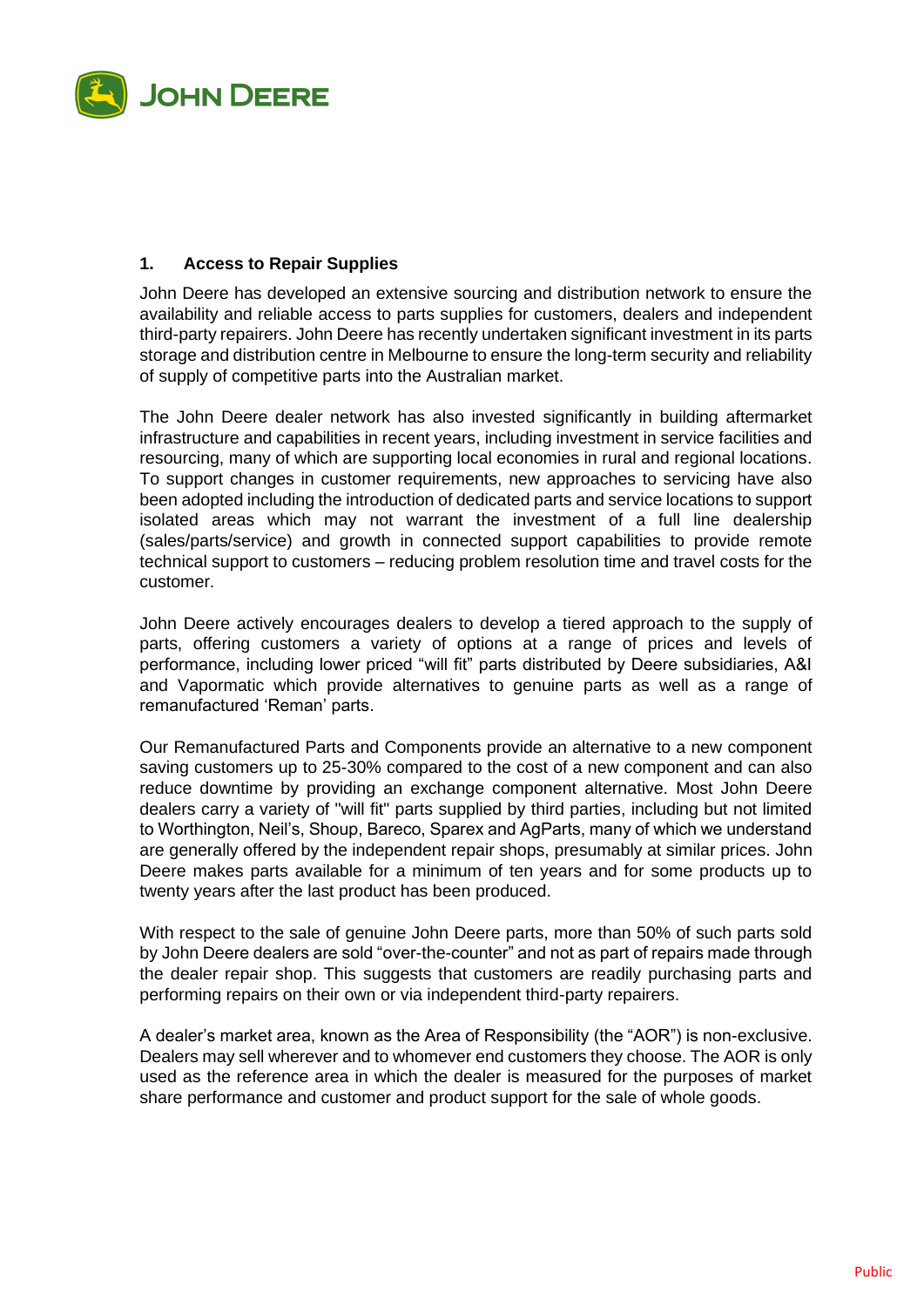

## **2. Warranty Flexibility, Transparency and Clarity**

John Deere's warranty (the "Warranty") does not restrict a customer from repairing equipment themselves or seeking repair from an independent third-party repairer, nor does it void the Warranty for such actions.

The Warranty is publicly available here: [https://www.deere.com.au/assets/pdfs/region-](https://www.deere.com.au/assets/pdfs/region-4/parts-and-service/warranty/warranty-statements/AU_wty_statement.pdf)4/parts-and-service/warranty/warranty-statements/AU wty statement.pdf.

Customers are free to perform all maintenance and repairs themselves or use independent third-party repairers at any time for warrantable and non-warrantable maintenance and repairs, but the costs of such maintenance and repairs will not be paid by John Deere. For instance, per the Warranty, John Deere will not pay for, among other things, "Any Equipment that has been altered or modified in any way not approved by John Deere Limited…" or "Failure caused by incorrect or improper service parts." John Deere does not void the Warranty in the event a customer uses non-John Deere parts or utilises a service provider other than an authorised John Deere dealer.

In accordance with the terms of the Warranty, John Deere will only pay for warrantable repairs if service is performed by authorised John Deere dealers and dealers using genuine John Deere parts. John Deere parts are designed and tested for use with Deere equipment to ensure safety and optimal performance. Authorised dealers have specific training and experience with repairing, servicing and maintaining John Deere machinery.

The Warranty specifically states that the warranty terms are in addition to and subject to any consumer guarantees which may apply under the Australian Consumer Law.

John Deere is supportive of clear and adequate disclosure of warranty terms at the point of sale. The Warranty, which includes all warranty terms and conditions, is made available to and signed by the customer at the point of sale and is also available at any time from the dealer or online [\(https://www.deere.com.au/assets/pdfs/region-4/parts-and](https://www.deere.com.au/assets/pdfs/region-4/parts-and-service/warranty/warranty-statements/AU_wty_statement.pdf)[service/warranty/warranty-statements/AU\\_wty\\_statement.pdf\)](https://www.deere.com.au/assets/pdfs/region-4/parts-and-service/warranty/warranty-statements/AU_wty_statement.pdf).

The Warranty is non-negotiable to ensure the Warranty terms are equally available to all customers and is offered as an additional guarantee on the purchase of John Deere products. Dealers may offer additional warranties to customers if they so choose, but any such warranties are between the dealer and customer(s) and Deere does not endorse or support those warranties.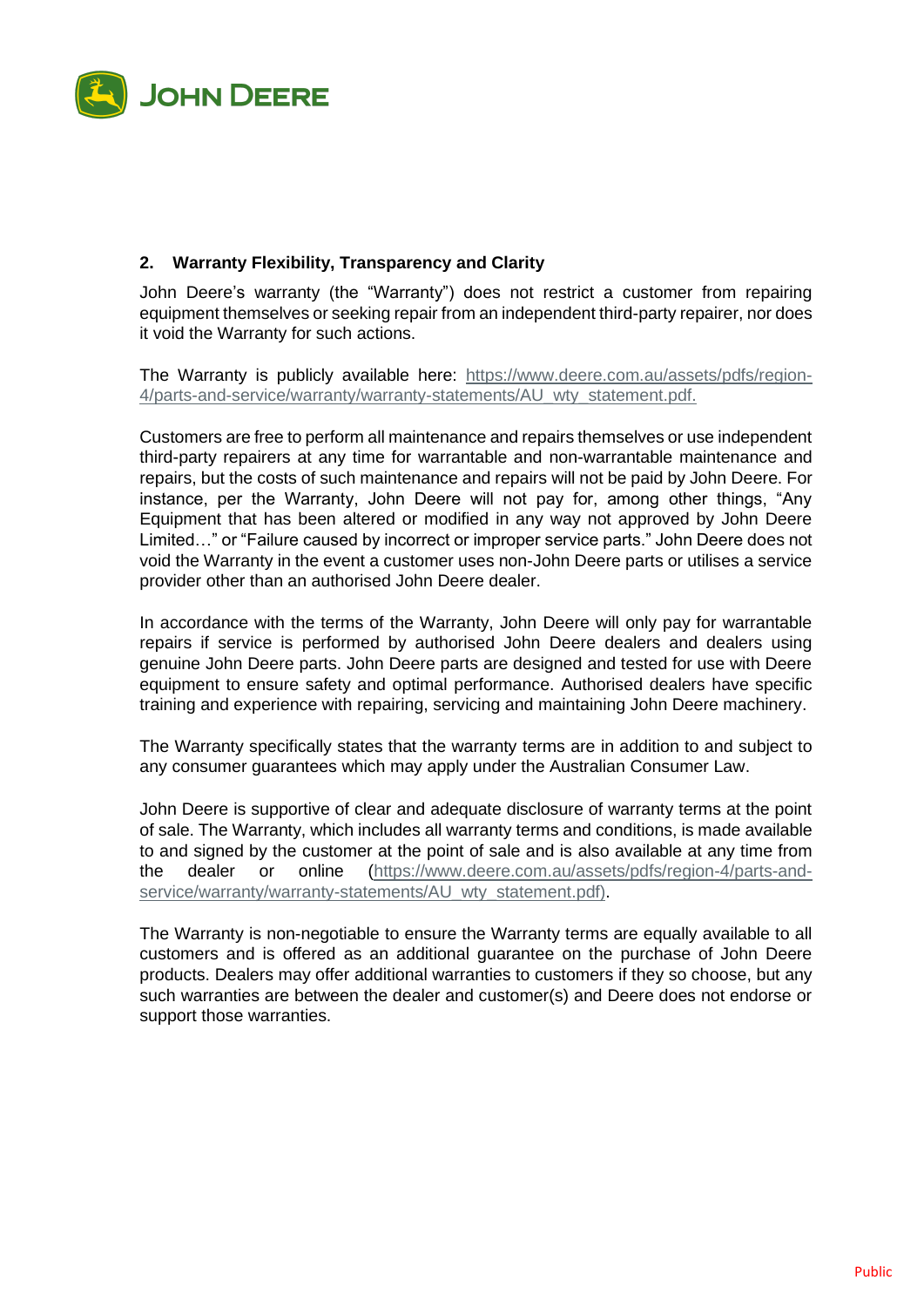

## **3. Public Access to Technical Information Without Unreasonably Asserting Intellectual Property Protections**

Customers and independent repair shops may perform any and all maintenance and repairs on equipment. To aid in those efforts, John Deere offers operational, diagnostic and repair manuals and reference guides to the general public. These resources are available in both digital and print format and can be purchased from any of our John Deere dealers or via [https://techpubs.deere.com.](https://techpubs.deere.com/) John Deere also offers mobile apps, online how-to videos (primarily via YouTube at [https://www.youtube.com/user/JohnDeere\)](https://www.youtube.com/user/JohnDeere), special repair tools and electronic service tools, including John Deere Customer Service ADVISOR™, diagnostic software available for purchase from authorised John Deere dealers that allows customers and non-authorised John Deere dealers to diagnose, repair and calibrate equipment. Similar diagnostic software is also available from aftermarket third-party sellers, including but not limited to TEXA s.P.A

## [\(https://www.texa.com/solutions/off-highway\)](https://www.texa.com/solutions/off-highway).

When customers buy from John Deere, they own the equipment and can choose to personally maintain or repair the product. John Deere provides access to maintenance, diagnostic and repair information of equipment through the following means:

- (a) Manuals (Operator, Parts, Service).
- (b) Product Guides Quick Reference Guides.
- (c) Product Service Demonstrations, Training, Seminars or Clinics:
	- a. Training and Safety Videos.
	- b. Simulators.
- (d) Fleet Management Information:
	- a. John Deere Connected Support.
	- b. JDLink™.
- (e) On-Board Diagnostics via diagnostics port or wireless interface:
	- a. Machine issues are identified by a specific Diagnostic Trouble Code (DTC) that can be accessed through the machine display or dash. Some machines allow for the basic description of the DTC to be viewed.
	- b. Mobile Apps (access through the John Deere App Center app) provide operating tips and basic troubleshooting information. Some apps also provide the ability to look up Diagnostic Trouble Codes (DTCs) for more information.
- (f) Electronic Field Diagnostic Service Tools and training on how to use them:
	- a. Customer Service ADVISOR™: access to operator and technical manuals, look up diagnostics codes, machine diagnostic connectivity with electronic data link (EDL) and perform machine calibrations.
	- b. Other publications with information on service, parts, operation and safety.
	- c. Safety Information.
	- d. Operation Training.
	- e. Warranty & Protection Plans.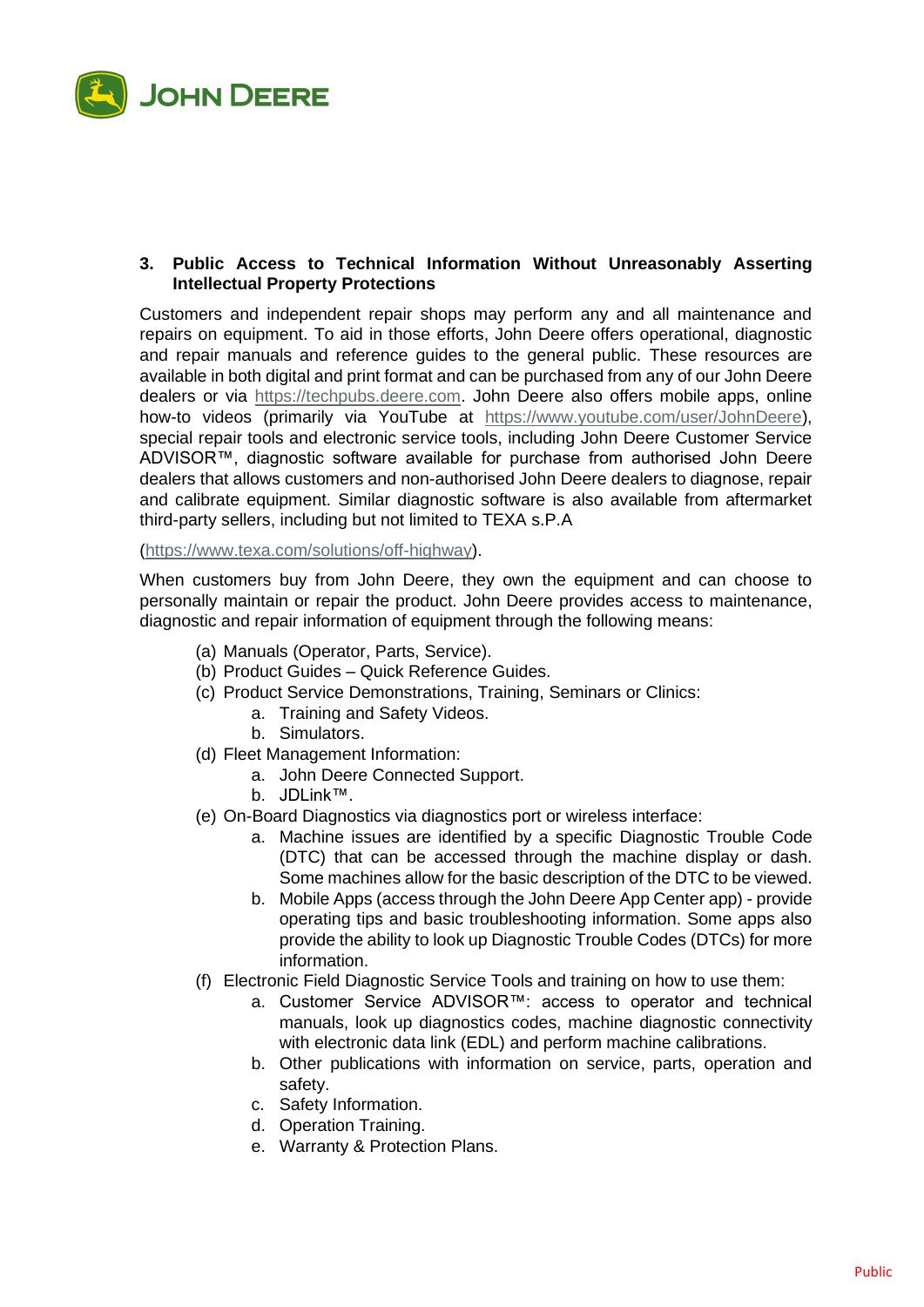

Interested parties can contact their local John Deere dealer for more information on these resources. All tools/resources outlined are currently available in the marketplace to customers, independent repair personnel and end users – and will continue to be available in the future. For more information on Deere's commitment to ownership and repair visit [https://www.deere.com.au/en/our-company/repair/.](https://www.deere.com.au/en/our-company/repair/)

John Deere supports our customers' right to maintain and repair their equipment, but not the right to modify embedded code in equipment, which raises safety, emissions and intellectual property infringement and misuse concerns. For example, the Australian market is replete with advertisements and offers to remap, chip or tune diesel engines, without regard to the impact on dealer and Deere emissions obligations, manufacturer warranty and engine durability. Manufacturers must be able to protect against the significant damage to their brand and reputation caused by potential safety and performance issues that could arise from third party modifications to embedded code. Additionally, such tuning of diesel engines is often not detectable to subsequent purchasers.

John Deere is concerned that the proposed changes to copyright and intellectual property laws could adversely impact investment and innovation. Businesses are more likely to invest, and lenders provide funding for technology and innovation when they have confidence in the protections offered by robust copyright and intellectual property regulations. Many of the productivity and performance gains that have been delivered to customers and the agricultural industry are a direct result of businesses willing to invest in the necessary R&D and technology knowing this investment is protected. As an example, John Deere's See & Spray offers revolutionary technology to reduce costs and environmental impact of chemical use and improve yields. Such innovation would not be possible without protections from third-party access to trade secrets and software code. As an example of the productivity gains this offers for customers, through this integrated camera technology which rapidly detects green plants within fallow ground and automatically triggers an application to those plants. In doing so, it achieves a similar hit rate to traditional broadcast spraying but uses, on average, 77% less herbicide.

John Deere has significant concerns with the proposed inclusion of agricultural machinery in the Motor Vehicle Information Sharing Scheme, based on the safety, environmental and product compliance risks referred to throughout this submission.

Finally, John Deere has worked with industry partners, other manufacturers and dealers to educate legislators and regulators on "Right to Repair" legislation in the United States, generally advanced by special interest organisations. The U.S. Industry Statement of Principles created by manufacturers and dealers as well as additional information on Right to Repair are available here: [https://r2rsolutions.org/.](https://r2rsolutions.org/) To date, legislators in more than 30 states in the U.S. have declined to enact Right to Repair legislation on the basis of the industry commitment and the fact that farmers, ranchers and independent repair shops do in fact have access to the necessary parts, tools, resources to perform their own repairs. Deere submits that these principles largely also apply to Australia, and to the extent the